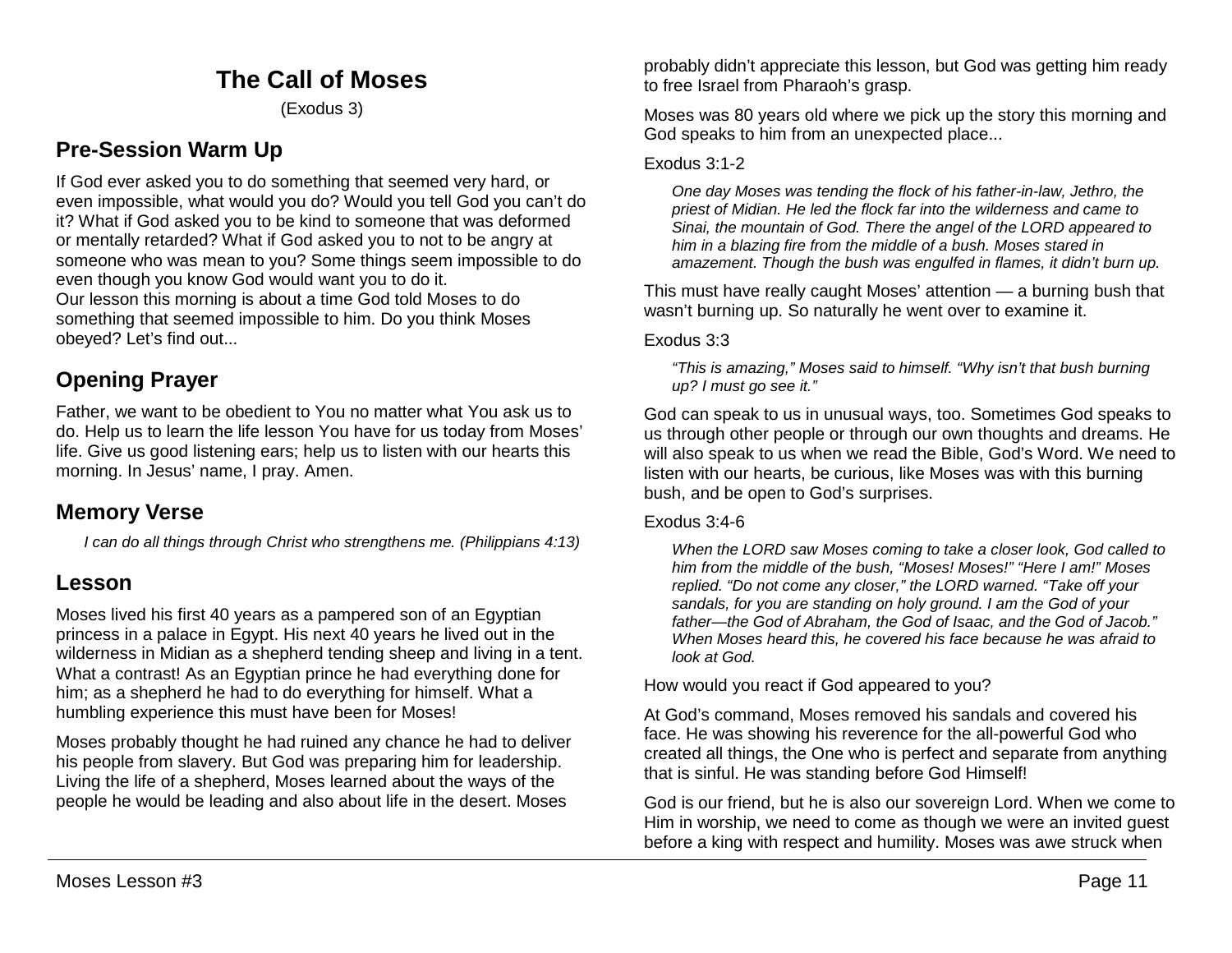God spoke to him. He removed his sandals and hid his face to show his reverence for God.

### Exodus 3:7-8

*Then the LORD told him, "I have certainly seen the oppression of my people in Egypt. I have heard their cries of distress because of their harsh slave drivers. Yes, I am aware of their suffering. So I have come down to rescue them from the power of the Egyptians and lead them out of Egypt into their own fertile and spacious land. It is a land flowing with milk and honey—the land where the Canaanites, Hittites, Amorites, Perizzites, Hivites, and Jebusites now live.* 

God was telling Moses that He had come to rescue His people and that Moses would lead them out of Egypt to the promised land. Who remembers where the promised land was? [Teacher, point to it on the map.]

This land was not sitting empty, however, it was filled with other groups of people who were not followers of the only true God. As we will learn in the weeks ahead, the children of Israel will have to take the land from these various tribes. But first God has to get His people out of Egypt.

### Exodus 3:10

*Now go, for I am sending you to Pharaoh. You must lead my people Israel out of Egypt."*

At age 40 Moses proudly thought of himself as the man for the job. But then God sent him out to the wilderness to live for 40 years as a shepherd. Finally, when Moses was 80 years old, God called him to be the deliverer. Why wasn't Moses ready 40 years earlier? (He was filled with self-importance and hadn't learned yet to trust in and rely upon God for strength and direction in life.) Moses needed to see his own weakness before God could use him.

### Exodus 3:11

*But Moses protested to God, "Who am I to appear before Pharaoh? Who am I to lead the people of Israel out of Egypt?"* 

What a different man Moses was now. 40 years ago he thought he could go in as a mighty warrior and rescue the children of Israel with triumph. Now he was humble and unsure of himself.

Moses knew that freeing the children of Israel from Pharaoh was a big job and that there was no way he could do it by himself. He felt as if he just didn't have what it would take on the inside to do such an important *job*.

Have you ever faced a situation that seemed like a mountain too large for you to climb? Maybe in your heart you've said, "I can't tell others about God; I don't know how," or "I'm not strong enough to say, 'No' to sin;" or, "I'm not brave enough to live for God in front of my friends." We are not smart enough, good enough, strong enough, or brave enough to do these things for God by ourselves. But God doesn't want you to do anything without His help. He wants you to trust Him to do these things through you. He wants you to trust God to give you power to do what He asks.

The Bible says*, I can do all things through Christ who strengthens me*. (Philippians 4:13). We aren't strong enough in ourselves, but the allpowerful God is and can do anything. He wants you to trust Him to help you do what He asks.

Moses knew that he couldn't do this big job all by himself. So, God assured Moses that He will be with him...

### Exodus 3:12

*God answered, "I will be with you. And this is your sign that I am the one who has sent you: When you have brought the people out of Egypt, you will worship God at this very mountain."*

God promised He would go with Moses. But Moses wonders what he could say to the Israelites to convince them that he had actually heard from God. Moses asks God, "What if they ask me what Your name is? What shall I tell them?"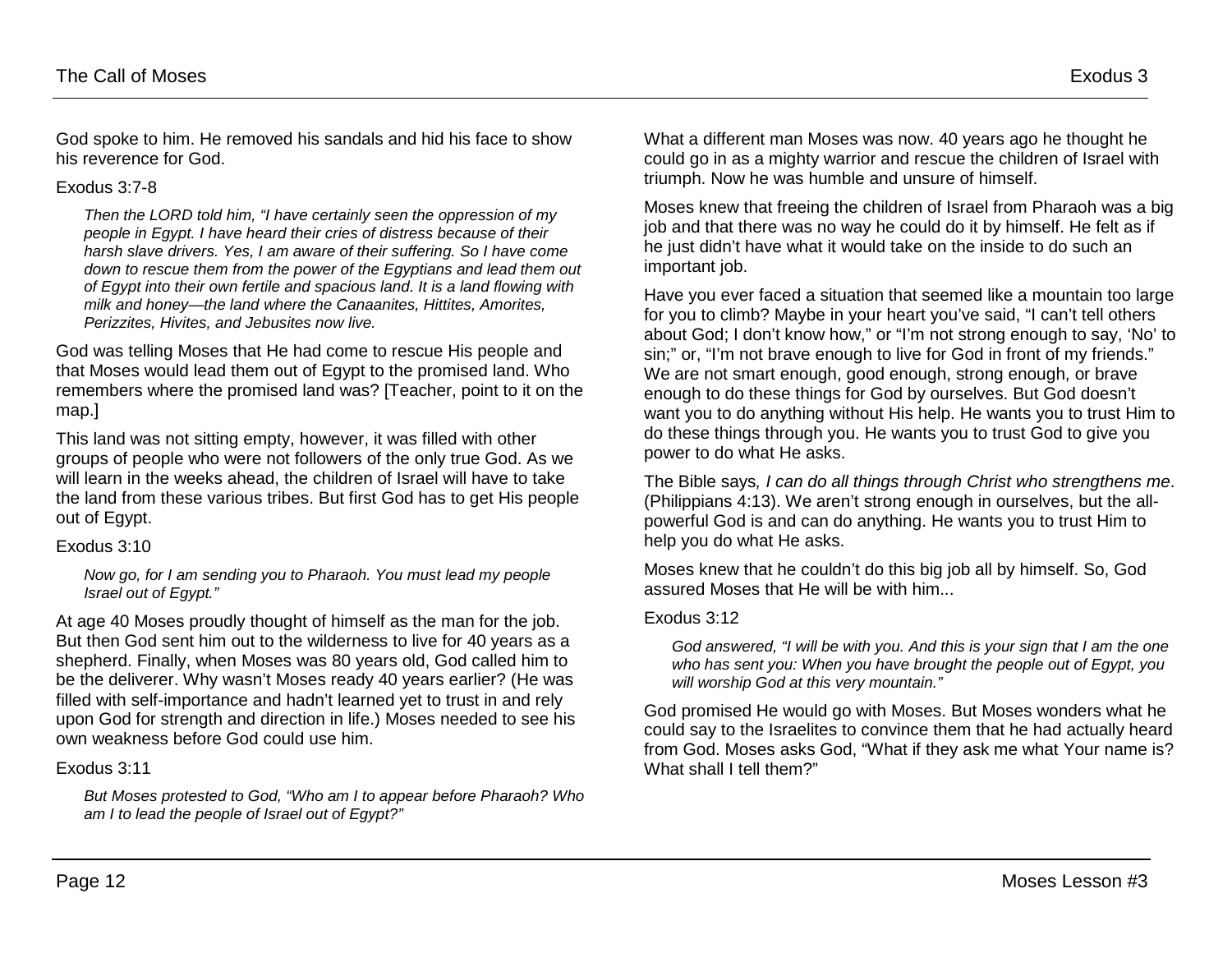### Exodus 3:13

*But Moses protested, "If I go to the people of Israel and tell them, 'The God of your ancestors has sent me to you,' they will ask me, 'What is his name?' Then what should I tell them?"*

Did you ever wonder what God's name is?

### Exodus 3:14

*God replied to Moses, "I AM WHO I AM. Say this to the people of Israel: I AM has sent me to you."*

God's name is "I AM." Who has an idea of what that means? It's a description of God's character. God is like a circle. He had no beginning and He will have no end. He just is! He is the eternal, everpresent One. He is always present everywhere. He always was and He always will be. God is everything we need.

God wanted Moses and the people to know that He is the all-powerful God who would be with them to give them the power to follow Him. He wanted them to trust God to give them the power they would need to do what He asked.

When you trust God's power, you can do anything for Him. God's word says*, I can do all things through Christ who strengthens me*. (Philippians 4:13). His name is "I AM." He is everything you need. He is your wisdom to help you tell others about Him. He is your peace on the inside to help you not to be nervous in front of others. He is your strength to help you say "No" to sin. He is your courage to help you be brave enough to live for Him. Ask God to help you trust that He will give you the power you need.

God was asking Moses to do a hard thing, but He wanted Moses to trust God's power to help him do it. And God told Moses exactly what He wanted him to do...

### Exodus 3:16-17

*"Now go and call together all the elders of Israel. Tell them, 'Yahweh, the God of your ancestors—the God of Abraham, Isaac, and Jacob—has appeared to me. He told me, "I have been watching closely, and I see how the Egyptians are treating you. I have promised to rescue you from your oppression in Egypt. I will lead you to a land flowing with milk and honey—the land where the Canaanites, Hittites, Amorites, Perizzites, Hivites, and Jebusites now live."'* 

Do you think God kept His promises?

# **Closing Prayer**

Father, we want to trust You to give us the power we need to do what You ask us to do. We don't want to be like Moses who tried to wiggle his way out of doing what You had asked him to do. Thank You for giving us the help we need to do what feels impossible. We love You and want to please You in everything we do. In Jesus' name, we pray. Amen.

# **Learning Activities**

# **Craft Corner**

## **Game Center**

Let the children work on the *Moses and the Burning Bush* word search, or send it home as a "take home" paper.

Or, use the following review questions in a game of your choice:

- 1. Where did Moses live his first 40 years? (As a pampered son of an Egyptian princess in a palace in Egypt.)
- 2. Where did Moses live his second 40 years? (As a shepherd out in the wilderness in Midian.)
- 3. What did the 40 years living out in the wilderness do in Moses' life? (Living the life of a shepherd, Moses learned about the ways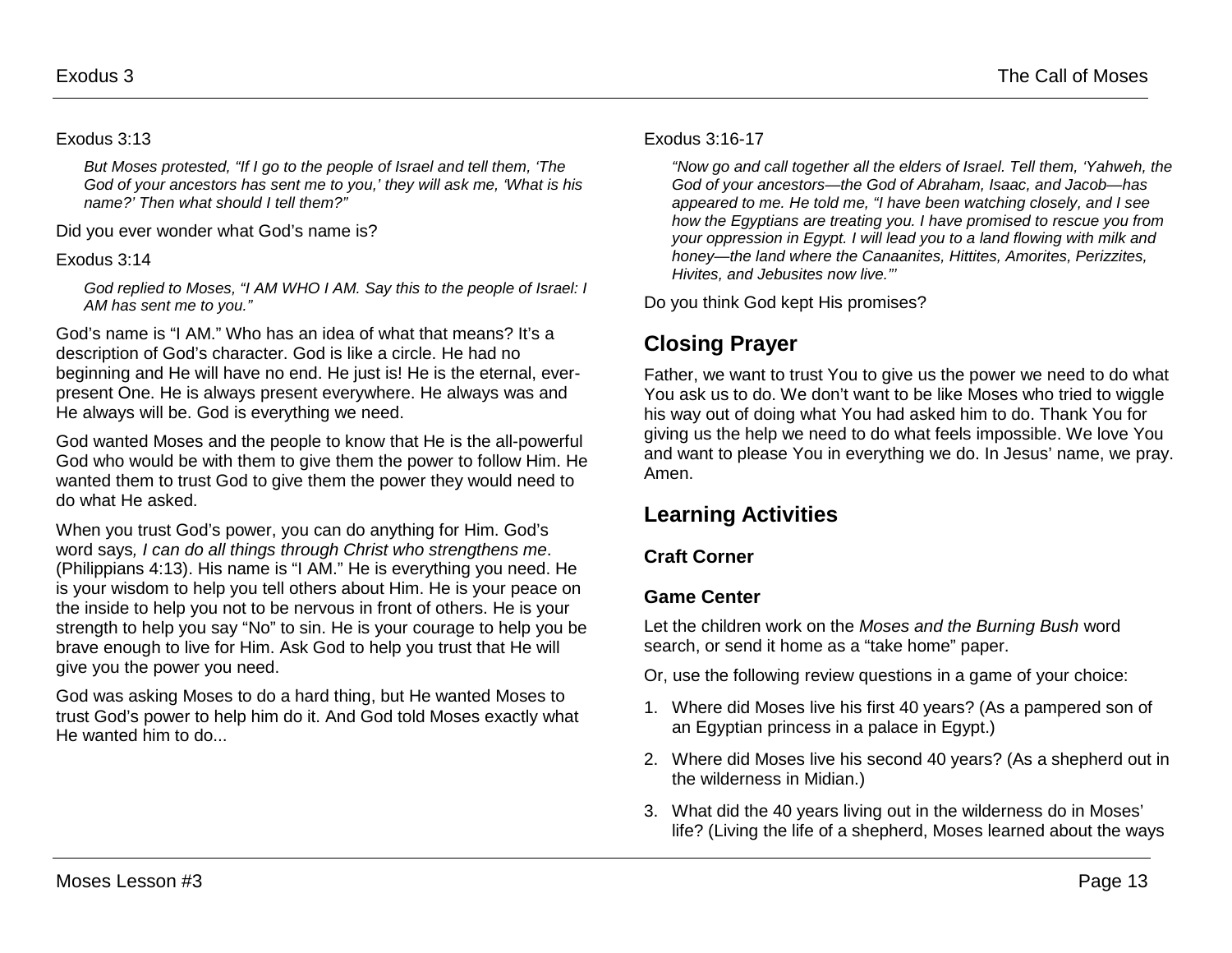of the people he would be leading and also about life in the desert.)

- 4. In what unusual way did God speak to Moses? (From a burning bush that didn't burn up.)
- 5. What are some ways that God speaks to us? (Through other people, through our own thoughts and experiences, through the scriptures.)
- 6. Why did Moses take off his shoes and cover his face? (He was showing reverence for the all-powerful God.)
- 7. In what attitude of heart should we come to God in worship? (We need come as though we were an invited guest before a king with respect and humility.)
- 8. What did God tell Moses from the burning bush? (That He had heard the cries of His people and had come to rescue them. And, that He wanted Moses to lead them out of Egypt.)
- 9. Why didn't God send Moses when he was only 40 years old? Why did He wait until Moses was 80? (Moses was filled with selfimportance and hadn't learned yet to trust in and rely upon God for strength and direction in life. Moses needed to see his own weakness before God could use him.)
- 10. Why did Moses feel inadequate to go before Pharaoh and lead the Israelites out of Egypt? (He didn't think the people would really think that he was being sent by God.)
- 11. What is God's name and what does it mean? (I AM. He always was and He always will be. He had no beginning and He will have no end. He just is!)
- 12. What is today's memory verse? (*I can do all things through Christ who strengthens me*. Philippians 4:13)